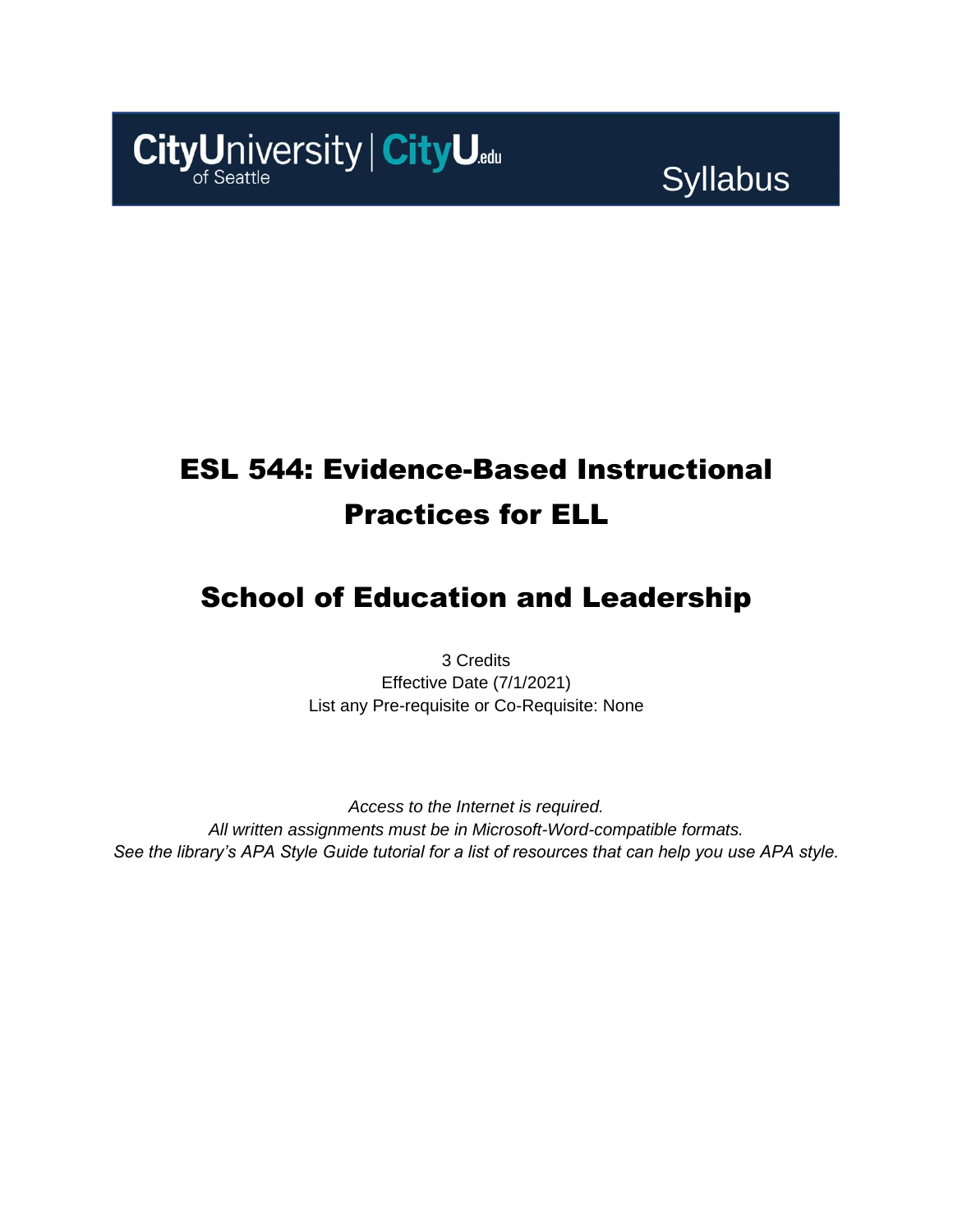## Faculty Information

Professional experience information for instructors is found under *Faculty Information* in the online course menu.

### Contact Information

Contact information for instructors is found under *Faculty Information* in the online course menu.

## Course Description

This course provides teacher candidates with foundational evidence-based practices in planning, instruction, and assessment for ELL students. Topics will surround ELL teaching pedagogy (such as the SIOP model, TPR, GLAD, BICs/CALPs, CALLA), and other supplemental teaching resources that can help ELL students access instruction and maintain academic rigor. This course will focus heavily on strategies for scaffolding and differentiation for ELL learners within general education settings. Course includes components of state requirements for certification.

### Course Resources

Required and recommended resources to complete coursework and assignments are found on the course [Reading List.](https://cityu.alma.exlibrisgroup.com/leganto/login?auth=SAML) The reading list can be found under *Course Information* in Blackboard as well as from the library homepage ("Find Your Textbook" button).

**Note**: Required resources that must be purchased by the student are tagged "Purchase from a vendor of your choosing." Required resources with a direct link, "Available through CityU Library", are available electronically at no cost to students.

Students in Canada may purchase course resources from the [Canada Bookstore,](https://www.cityubookstore.ca/index.asp) and students outside the U.S. and Canada should contact their advisor or textbook coordinator for additional information.

### Course Outcomes

This course will prepare students to:

• Analyze and reflect on the classroom, school, and community experiences of ELLs and how such experiences influence the education of culturally and linguistically diverse populations.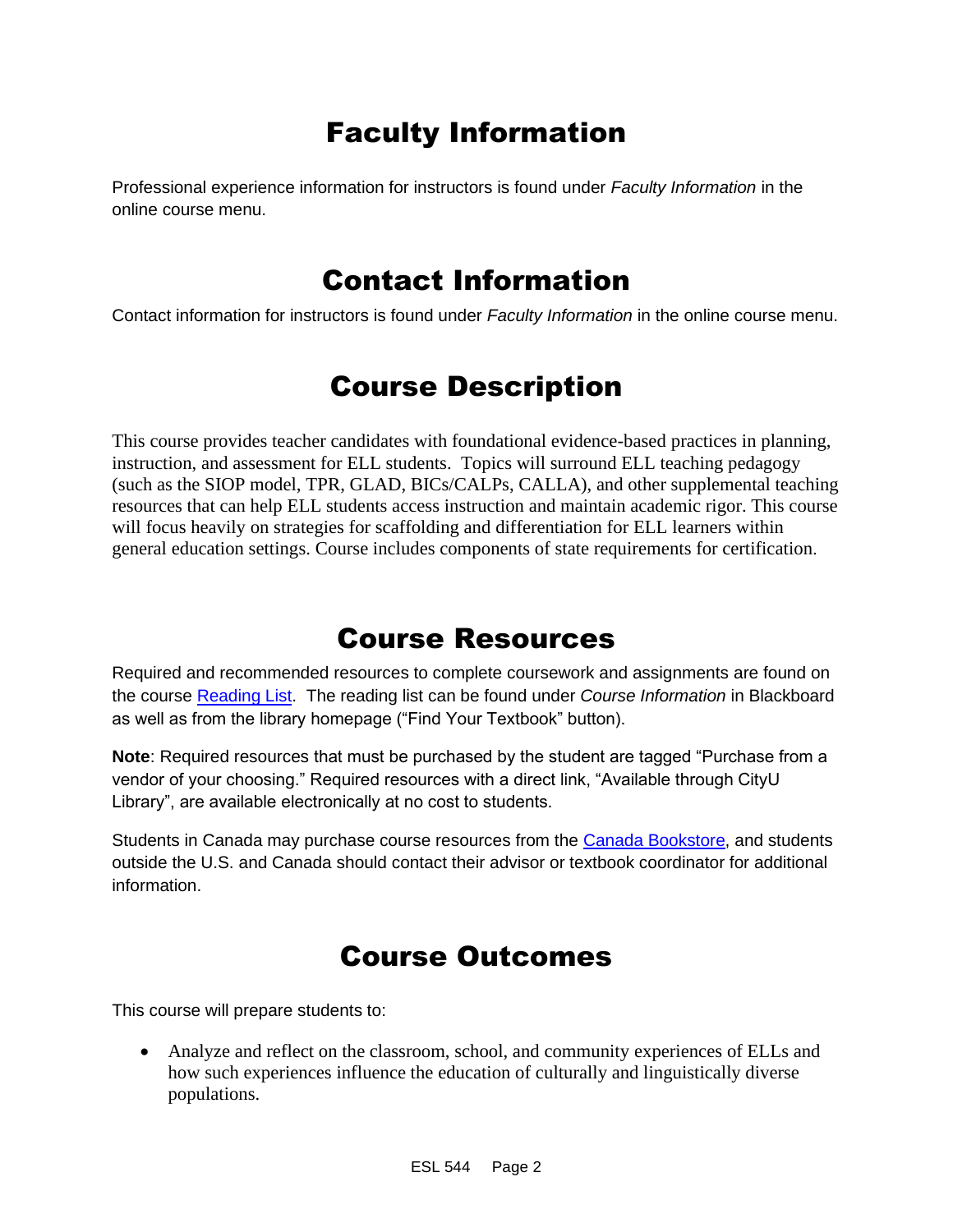- Apply differentiated instruction and assessment strategies through research-based concepts and theories of educational linguistics, second language acquisition, and literacy development.
- Analyze a variety of materials for language learning including books, visual aids, props, realia, software, internet resources, native language resources and technological resources to enhance language and content-area knowledge.
- Apply a range of teaching strategies, structures, and methods to support the development of higher-level thinking skills at all levels of language proficiency.
- Design plans to support English language learners' authentic engagement and interaction in a variety of learning environments (e.g., whole group, cooperative groups, independent learning, and individualized instruction).
- Construct and facilitate learning experiences that simultaneously develop English language proficiencies and discipline-specific knowledge.
- Create instructional plans and assessments to support ELLs' language development across language domains and within disciplines.

## Shared Agreements

Our primary commitment is to **build relationships** both with each other and within ourselves. We share a *collective goal* of becoming critically conscious educators who are prepared to serve all students in our classrooms. A positive learning experience relies on creating an atmosphere where space is held for *multiple truths* to coexist, and where we begin to *notice and name power dynamics* in our own group and also in the education system, its processes, and its policies. We acknowledge that differences among our identities, social backgrounds and experiences will influence our perspectives and those of others*.* We agree to *share our truths bravely*, to *acknowledge the humanity* of each other and ourselves, and to *look for learning* in ourselves and others.

*\*\*We agree to keep confidential all issues of a personal or professional nature that are discussed in class.\*\**

*\*\*adapted from Color Brave Spaces by Equity Matters (2021). [www.equitymattersnw.com](http://www.equitymattersnw.com/)*

## Grading Scale

The grades earned for the course will be calculated using City University of Seattle's decimal grading system, found in the current University Catalog [\(https://www.cityu.edu/catalog/\)](https://www.cityu.edu/catalog/).

Grading rubrics with details on how each assignment will be graded are located under *Assignments* and/or in *My Grades* in the online course menu. Students should review the rubric for each assignment prior to completing their work in order to understand how it will be assessed.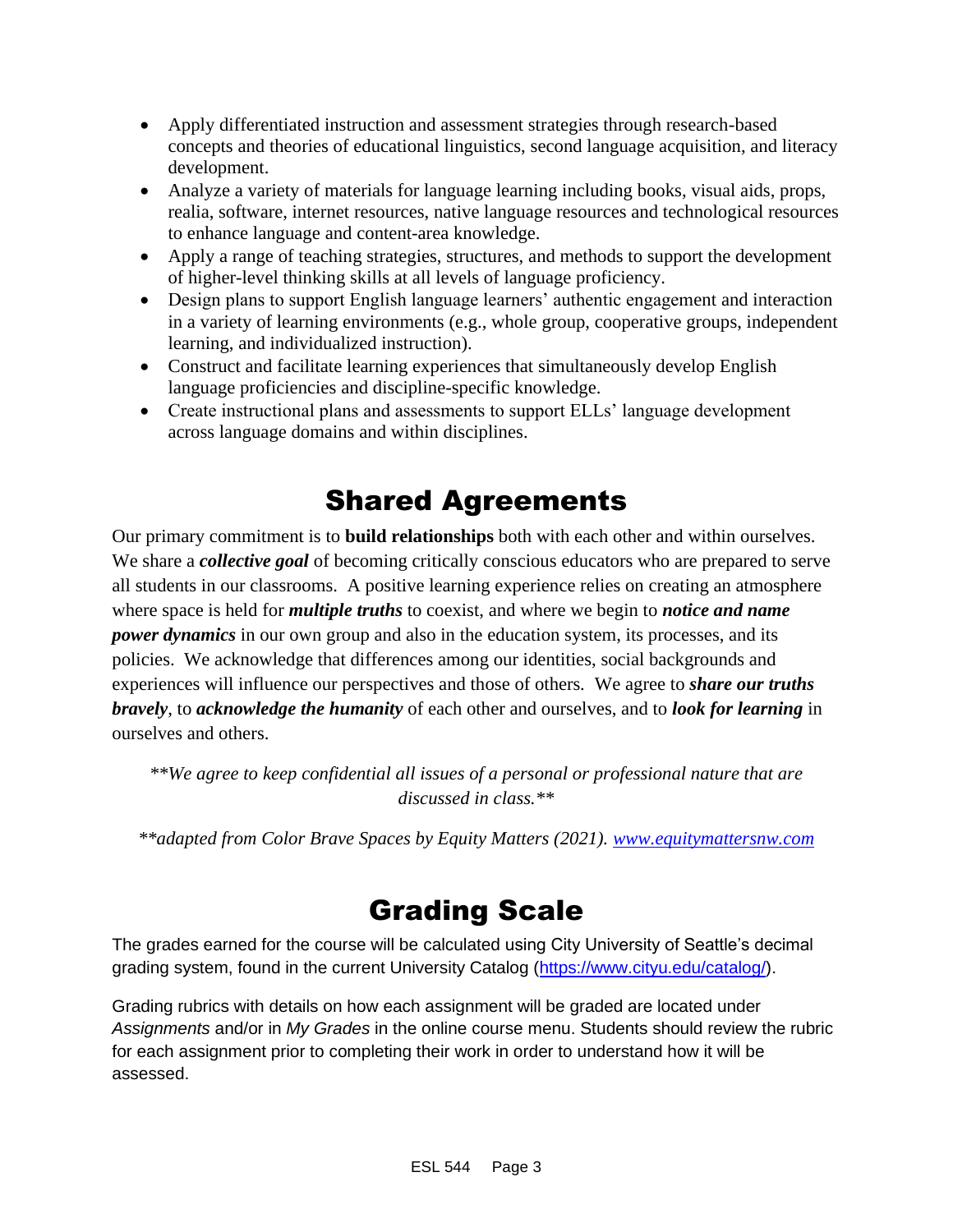## Course Assignments and Grading

### Strategies for Mainstream and Sheltered Classes for Reading, Writing, Listening, and Speaking (35% of Final Grade)

Candidates plan and teach a set of three consecutive lessons to ELL students including reading, writing, listening and speaking skills in a sheltered English program or in a mainstream classroom. Candidates determine the level of student proficiency using the ACTFL Proficiency Guidelines. Candidates use the English Language Development (ELD) standards for the State of Washington to determine instructional expectations for the students, and record the experiences in a Reflection Log.

The log includes:

- Description of target students
- Learning targets
- Instructional plans with clear description of how plan models methods, techniques, and strategies discussed in text
- Explanation of how the lessons construct a learning environment that supports both English language and literacy development and content area achievement
- Explanation of how the lessons, and the methods on which they are based, accommodate cultural differences and develop cultural awareness in the classroom
- Discussion of how the use of the strategies helped develop the students' BICS and CALPs with specific examples of student responses
- Samples of all teaching materials
- Student voice evidence of learning targets achievement
- Description of the "next steps" based on student performance and the ELD standards at the conclusion of these three consecutive lessons
- Reflection on each the lessons

### Written Response: Barriers to ELL Students (15% of Final Grade)

In two 700-900 word essays, respond to the following:

1. Explain two primary barriers that ELL writers face; explain how these barriers are significant. Then, describe in detail two strategies that teachers can incorporate into their instruction that will help ELL students overcome these barriers. Cite information from your textbooks as well as a minimum of three other sources from any of City University library's databases.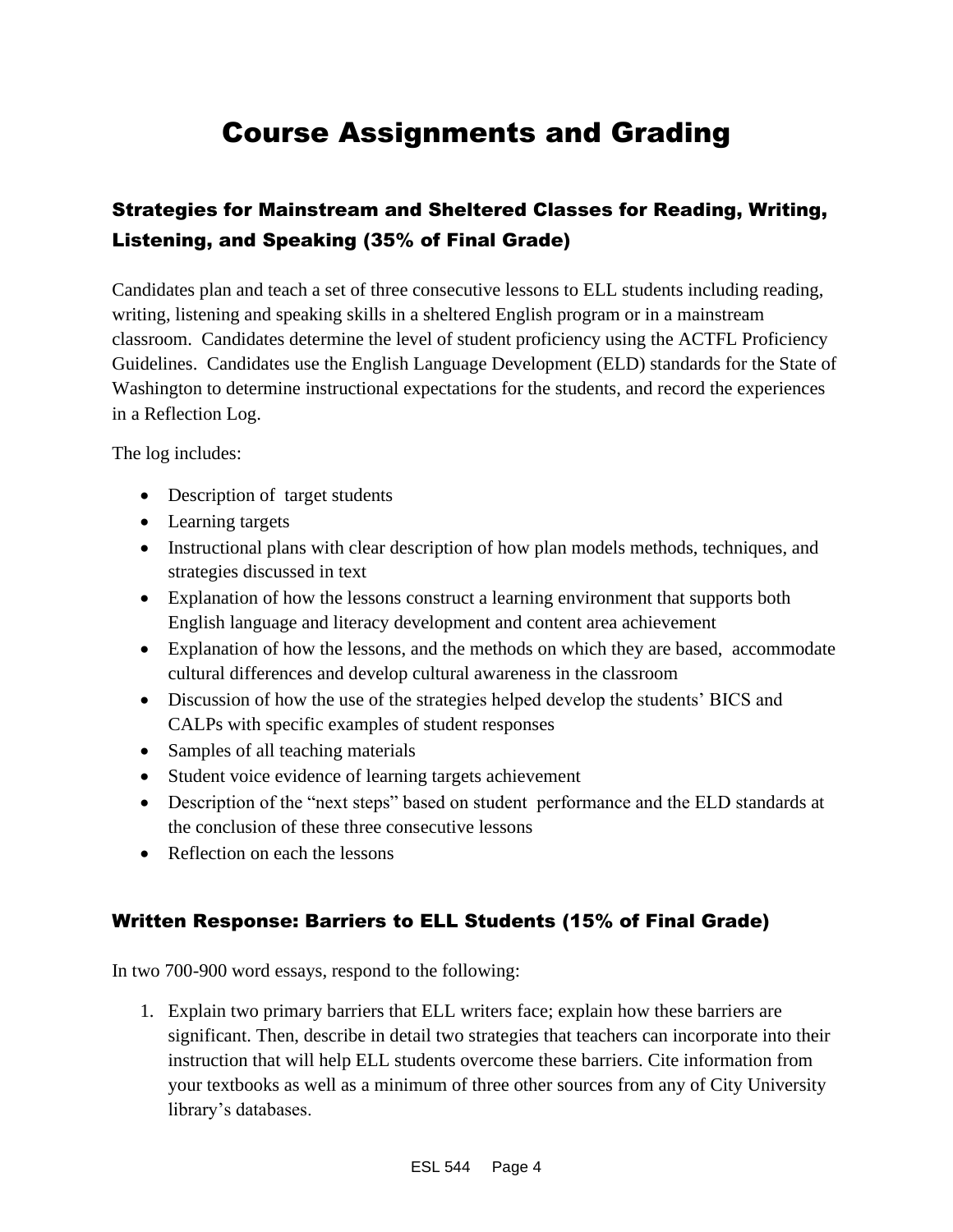2. In a detailed analysis, describe how writing assessment for ELL students differs from native-writer assessment. What adaptations will you make for writing assessments for ELL students versus native-writer assessments. Research supporting assessment changes: Give specific examples from your textbooks as well as a minimum of three other sources from any of City University library's databases.

### Connection to Content Area (30% of Final Grade)

Candidates will identify a lesson in a general education content class such as Science or Social Studies where a section of text must be pre-taught to a group of ELL students. How will content be adjusted to make it accessible to students? What modifications and strategies will be used to allow all students to gain access to the content? This is a practical application of what will be done in a classroom and why that approach would be used for teaching your English Language Learners in a variety of settings, small group, inclusion, pull out, replacement classes.

Given the scenario, candidates will identify and explain four strategies and/or activities that would support the development of students' proficiency in four of the following five domains:

- Listening
- Speaking
- Reading
- Writing
- Visual Literacy.

Candidates will identify one strategy and/or activity for each of the four domains chosen, making specific reference to the text provided in this exercise.

For each chosen domain, provide a research based rationale that supports the use of the identified strategy and/or activity and next steps. Identify what group you are instructing for (beginners/advanced beginners, intermediate, advanced).

### Participation, Engagement, and Essential Dispositions (20% of Final Grade)

Candidates should participate and engage in all classwork, including required assignments, class discussions, activities, and instructor-determined assignments. Candidates should work to meet essential dispositions criteria not only in the field, but also in their coursework, whether online or in person.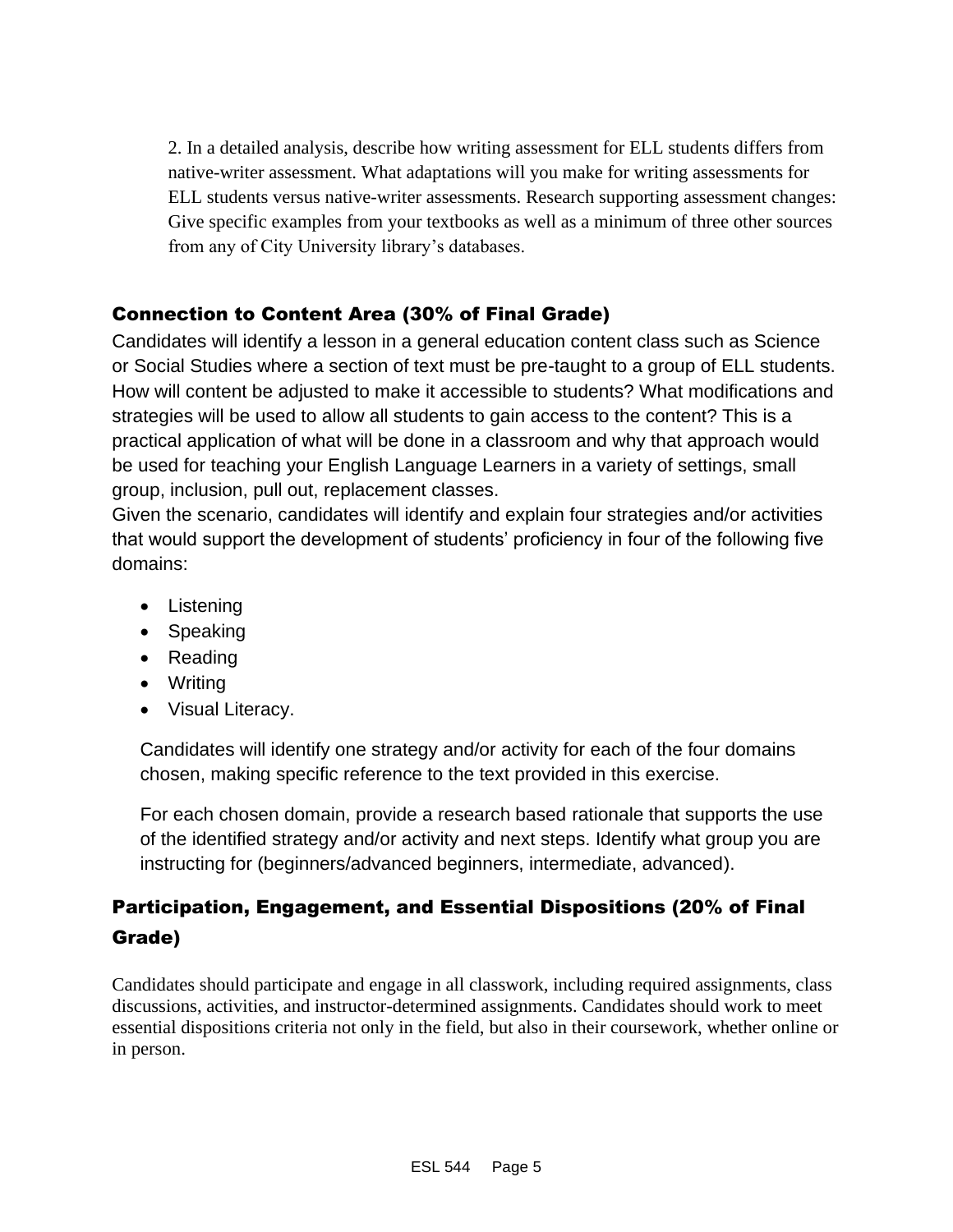## Course Policies

#### **Participation**

Participation will be graded based on engagement in class discussions and activities (both online and mixed modes). Online-only courses will be determined via active engagement in weekly discussion boards or other interactive opportunities provided by the instructor. Mixed mode courses will be determined based on presence in class and engagement with content and peers both within and outside of face-to-face class sessions.

### University Policies

You are responsible for understanding and adhering to all of City University of Seattle's academic policies. The most current versions of these policies can be found in the University Catalog that is linked from the CityU Web site.

### Antidiscrimination

City University of Seattle and its staff and faculty are committed to supporting our students. We value equity, diversity, and inclusion as a way of life as well as the educational opportunities it provides. City U will not tolerate any form of discrimination based on race, color, ethnicity, sexual orientation, gender identification, socioeconomic status, or religious values. If you have experienced any discrimination based on any of the above, we encourage you to report this to the University. Please report this to your instructor. If you do not feel safe reporting this to your instructor, please report to the Provost or to the Vice President of Student Affairs.

### Non-Discrimination & Prohibition of Sexual Misconduct

City University of Seattle adheres to all federal, state, and local civil rights laws prohibiting discrimination in employment and education. The University is committed to ensuring that the education environment is bounded by standards of mutual respect and safety and is free from discriminatory practices.

In the U.S., the University is required by Title IX of the Education Amendments of 1972 to ensure that all of its education programs and activities do not discriminate on the basis of sex/gender. Sex includes sex, sex stereotypes, gender identity, gender expression, sexual orientation, and pregnancy or parenting status. Sexual harassment, sexual assault, dating and domestic violence, and stalking are forms of sex discrimination, which are prohibited under Title IX and by City University of Seattle policy. City University of Seattle also prohibits retaliation against any person opposing discrimination or participating in any discrimination investigation or complaint process internal or external to the institution. Questions regarding Title IX, including its application and/or concerns about noncompliance, should be directed to the Title IX Coordinator. For a complete copy of the policy or for more information,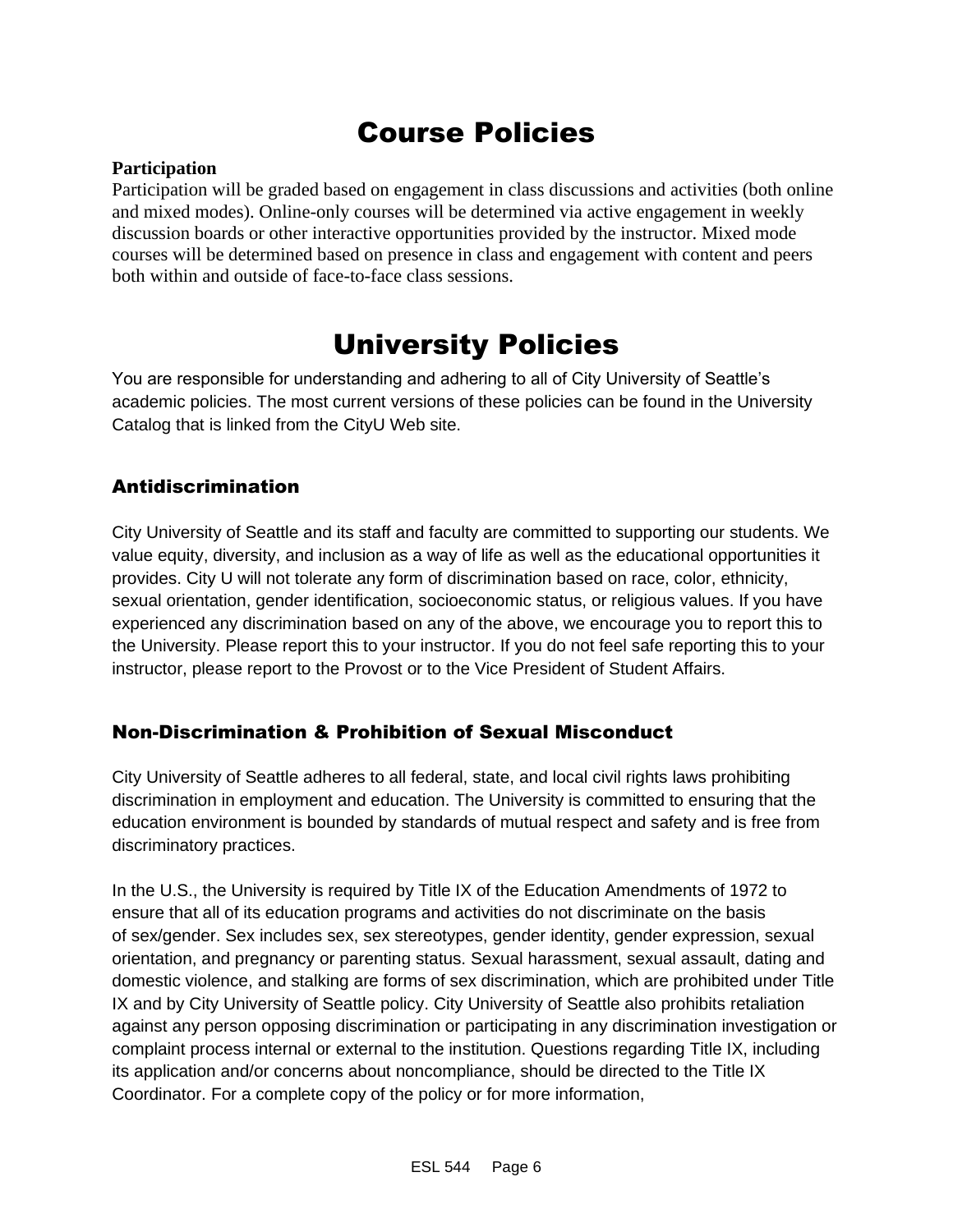visit [https://my.cityu.edu/titleix](https://nam11.safelinks.protection.outlook.com/?url=https%3A%2F%2Fmy.cityu.edu%2Ftitleix&data=04%7C01%7Claker%40cityu.edu%7Cbc558c70c10340dbaa2408d9172365a0%7Cb3fa96d9f5154662add763d854e39e63%7C1%7C0%7C637566263054321964%7CUnknown%7CTWFpbGZsb3d8eyJWIjoiMC4wLjAwMDAiLCJQIjoiV2luMzIiLCJBTiI6Ik1haWwiLCJXVCI6Mn0%3D%7C1000&sdata=GX0hgfxN2OMKFTKjD04gqvwwyU44mfnCmEdCtsEzab0%3D&reserved=0) or contact the Title IX Coordinator.

In Canada, in compliance with the British Columbia Human Rights Code, the Alberta Human Rights Act, WorksafeBC, and the Workers' Compensation Board of Alberta, the University believes that its environment should at all times be supportive and respectful of the dignity and self-esteem of individuals. Discrimination, harassment and bullying conduct, whether through person-to-person behaviour or via electronic communications such as email or social media is not acceptable and will not be tolerated. As an educational institution, it is our responsibility to cultivate an environment of excellence, equity, mutual respect and to recognize the value and potential of every individual. The University will take all necessary steps to meet or exceed the requirements of the law to prevent discrimination, harassment and bullying. The Respectful Workplace Policy for the prevention of discrimination, harassment and bullying policy and procedure can be found at [https://www.cityu.edu/discover-cityu/about-cityu/](https://nam11.safelinks.protection.outlook.com/?url=https%3A%2F%2Fwww.cityu.edu%2Fdiscover-cityu%2Fabout-cityu%2F&data=04%7C01%7Claker%40cityu.edu%7Cbc558c70c10340dbaa2408d9172365a0%7Cb3fa96d9f5154662add763d854e39e63%7C1%7C0%7C637566263054331957%7CUnknown%7CTWFpbGZsb3d8eyJWIjoiMC4wLjAwMDAiLCJQIjoiV2luMzIiLCJBTiI6Ik1haWwiLCJXVCI6Mn0%3D%7C1000&sdata=7Q6QoqwuNLfeOJPewViWSeIwRIBy%2BoqDOiP8xSHYm78%3D&reserved=0) under the Policies section or at [https://www.cityuniversity.ca/about/](https://nam11.safelinks.protection.outlook.com/?url=https%3A%2F%2Fwww.cityuniversity.ca%2Fabout%2F&data=04%7C01%7Claker%40cityu.edu%7Cbc558c70c10340dbaa2408d9172365a0%7Cb3fa96d9f5154662add763d854e39e63%7C1%7C0%7C637566263054331957%7CUnknown%7CTWFpbGZsb3d8eyJWIjoiMC4wLjAwMDAiLCJQIjoiV2luMzIiLCJBTiI6Ik1haWwiLCJXVCI6Mn0%3D%7C1000&sdata=TX6bXEiU0CC6hC1mrTnKpuJywbR06qAj7RMu8QC4RUA%3D&reserved=0).

### Religious Accommodations

City University of Seattle has a policy for accommodation of student absences or significant hardship due to reasons of faith or conscience, or for organized religious activities. The University's policy, including more information about how to request an accommodation, is available in the University Catalog and on the my.cityu.edu student portal. Accommodations must be requested by the 20% mark of this course (e.g. day 14 of a ten-week course, day 7 of a 5-week course) using the Religious Accommodations Request Form found on the student dashboard in the my.cityu.edu student portal.

### Academic Integrity

Academic integrity in students requires the pursuit of scholarly activity that is free from fraud, deception and unauthorized collaboration with other individuals. Students are responsible for understanding CityU's policy on academic integrity and adhering to its standards in meeting all course requirements. A complete copy of this policy can be found in the [University Catalog](https://nam11.safelinks.protection.outlook.com/?url=http%3A%2F%2Fwww.cityu.edu%2Fcatalog%2F&data=04%7C01%7Claker%40cityu.edu%7Cbc558c70c10340dbaa2408d9172365a0%7Cb3fa96d9f5154662add763d854e39e63%7C1%7C0%7C637566263054341952%7CUnknown%7CTWFpbGZsb3d8eyJWIjoiMC4wLjAwMDAiLCJQIjoiV2luMzIiLCJBTiI6Ik1haWwiLCJXVCI6Mn0%3D%7C1000&sdata=aL6fsSyLtVzJgdrlE9PtZXb%2F3H6wCdrvPcw4zOoEYTI%3D&reserved=0) in the section titled *Academic Integrity Policy* under *Student Rights & Responsibilities*.

### **Attendance**

Students taking courses in any format at the University are expected to be diligent in their studies and to attend class regularly. Regular class attendance is important in achieving learning outcomes in the course and may be a valid consideration in determining the final grade. For classes where a physical presence is required, a student has attended if they are present at any time during the class session. For online classes, a student has attended if they have